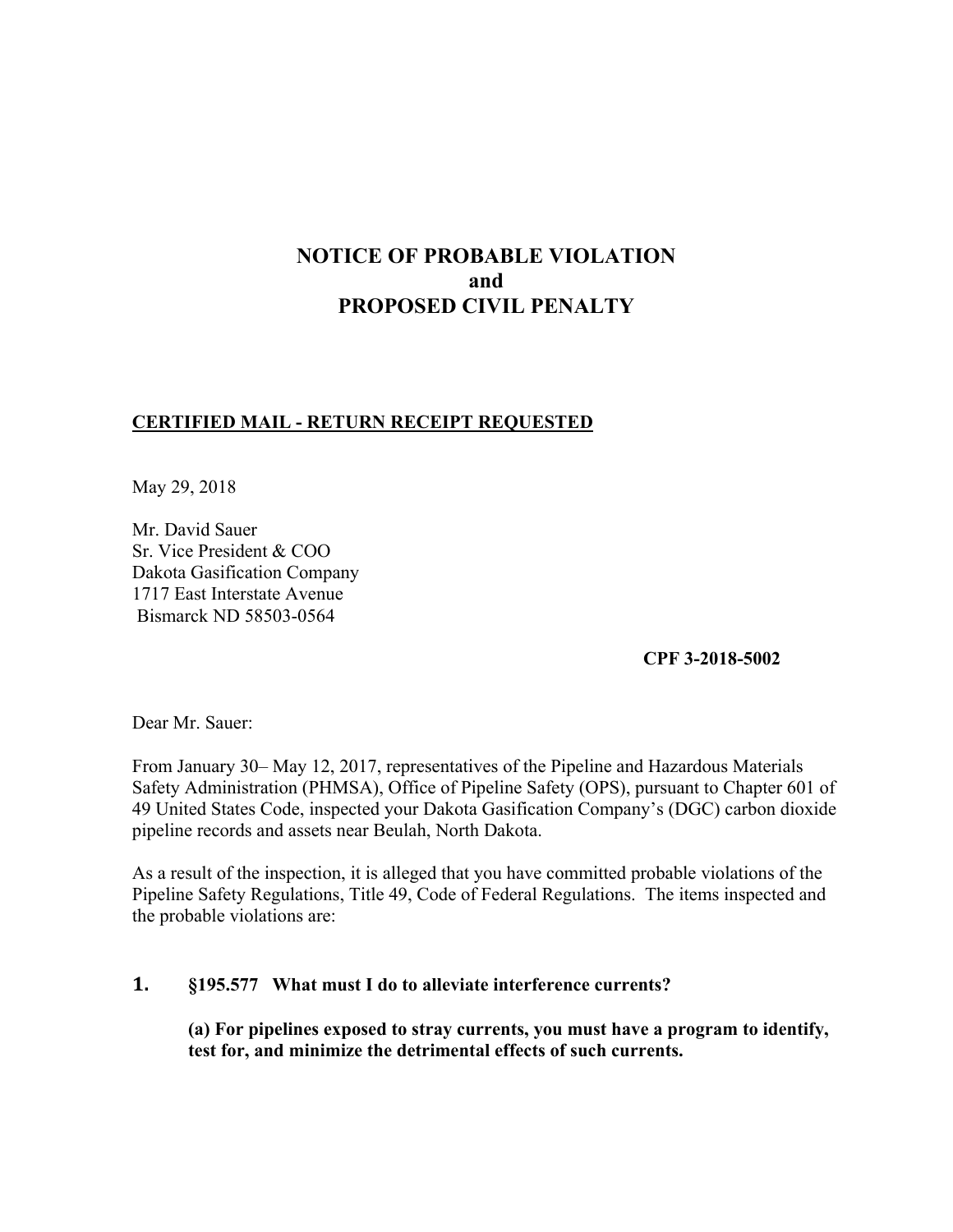DGC failed to protect its pipeline which was exposed to stray currents and minimize the detrimental effects of such currents. PHMSA's inspector observed the following two locations with alternating current (AC) voltage over 4 volts: TP 206 reading 5499 mv AC, TP 225 reading 4207 mv AC.<sup>a</sup> Based on these readings, it was reasonable to foresee interference currents at those locations and DGC did not take protective measures to electrically isolate its pipeline from other detrimental current sources. Subsequent to PHMSA's inspection, DGC provided AC current density calculations which indicate densities in ranges where it is possible for AC corrosion to occur.

#### **2. §195.440 Public awareness**

**(a) . . . .** 

1

**(c) The operator must follow the general program recommendations, including baseline and supplemental requirements of API RP 1162, unless the operator provides justification in its program or procedural manual as to why compliance with all or certain provisions of the recommended practice is not practicable and not necessary for safety.** 

DGC failed to follow the general program recommendations, including baseline and supplemental requirements of API Recommended Practice (RP) 1162, and did not provide justification in its program or procedural manual as to why compliance with all or certain provisions of the recommended practice is not practicable and not necessary for safety. Public Awareness Programs for Pipeline Operators, API RP 1162, FIRST EDITION, DECEMBER 2003, Section 8.4 states:

#### **8.4 MEASURING PROGRAM EFFECTIVENESS**

**Operators should assess progress on the following measures to assess whether the actions undertaken in implementation of this RP are achieving the intended goals and objectives:** 

- **If the recipient audiences are understanding the messages delivered**
- **Whether the recipients are motivated to respond appropriately in alignment with the information provided**

DGC did not perform a written effectiveness evaluation in 2016 for the recipient audience as required by the public awareness plan. The records presented contained only survey responses with no assessment as to whether the actions undertaken in implementation of API RP 1162 are achieving the intended goals and objectives.

<sup>&</sup>lt;sup>a</sup> DGC has elected to conduct digs at these locations before deciding on mitigative action.